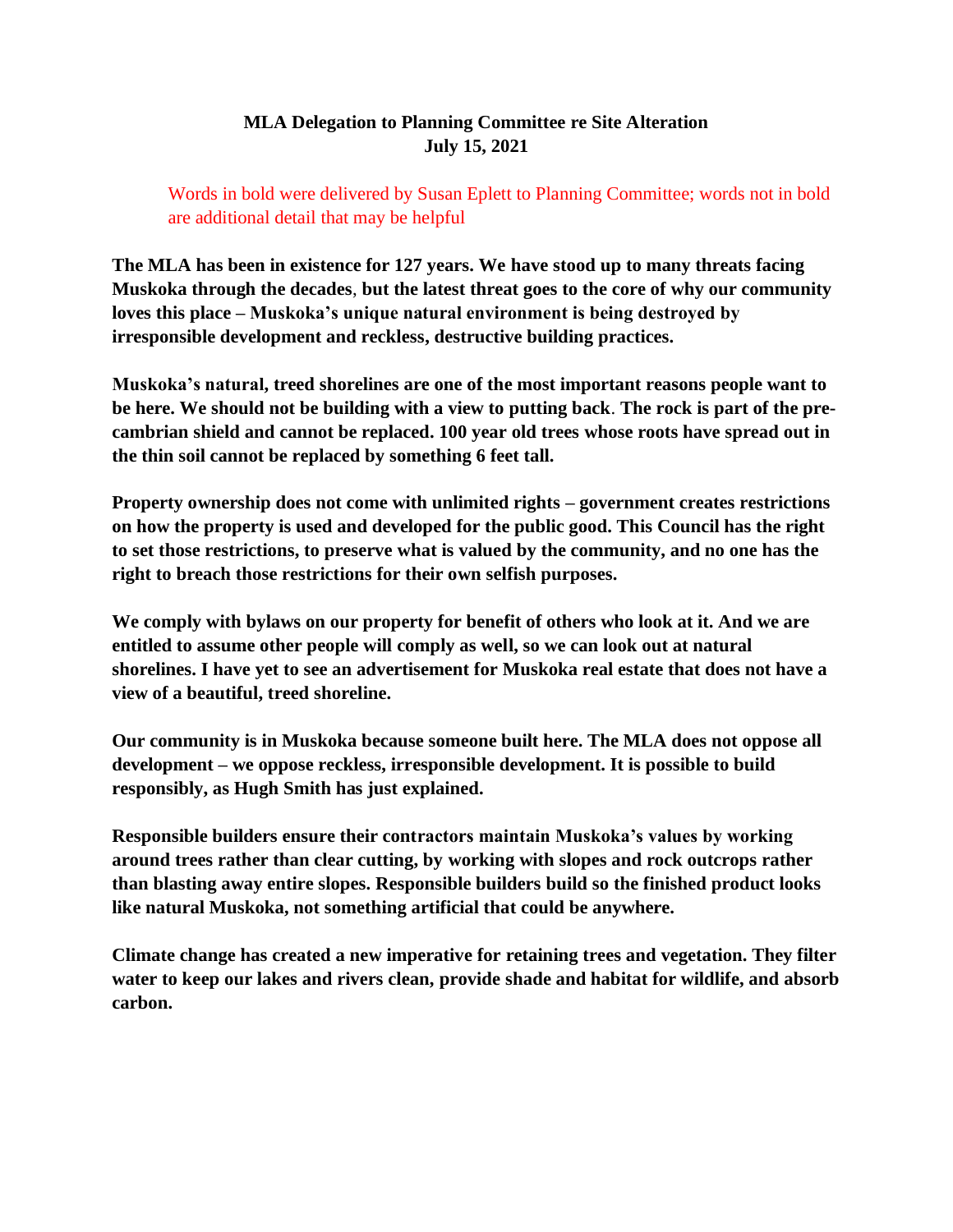**The MLA has many suggestions of changes that can be made. Given my limited time, I will briefly describe seven key ones and will email details to you and Director Pink after this meeting.**

- 1. **As Mr Oatley said, require all builders and contractors to have a licence in order to work in Muskoka. Educate them about our bylaws, and if they breach them, revoke their licence.** It is not a new idea to require contractors to obtain a licence in order to do work in a municipality. It makes sense because the municipality is able to educate contractors about the local building bylaws, which can vary significantly between municipalities. The contractor will also learn that if they breach the bylaws, their licence will be revoked, which will give them added incentive to comply. The administrative cost could be easily covered through licencing fees and building fees.
- 2. **Adopt a blasting bylaw, and require a blasting permit before any blasting is done. The permit should set out exactly where blasting will occur, and include tree protection barriers, and sediment barriers to ensure blast does not end up in the water or on a neighbours' property. The permit also should set out where the blast will be deposited, so contractors dispose of it appropriately.**
- 3. **Revoke someone's building permit if they breach the bylaws – if they illegally cut trees or blast away slopes, for example. The fines you are able to charge are clearly not large enough to deter. We urge you to obtain legal advice on two questions.**
	- **First, if someone contravenes the bylaws, can their building permit be revoked? If so, can it be revoked for long enough – a year for example – that people will have an incentive to comply with the bylaws?**
	- **Second, if outstanding building permits cannot be revoked, then what terms should be included in the future to allow the Township to revoke them?**
- 4. **Obtain legal advice as to whether staff can refuse to issue a building permit if the site alteration bylaws have been breached, and for how long. For example, until experts have certified that replacement trees and vegetation have been planted and survived for at least a few summers.** There is new technology available that gives evidence of previous site conditions– including the aerial photos on the District's Geohub website and photos from property listings.
- 5. When illegal site alteration happens now, staff enters into a site plan agreement with the property owner. The result is that illegal site alteration is given the Township's blessing. **When illegal site alteration has occurred, Planning Committee should consider the site plan application, not staff. This means the site plan agreement will be considered at a public meeting where the public may comment and the public**